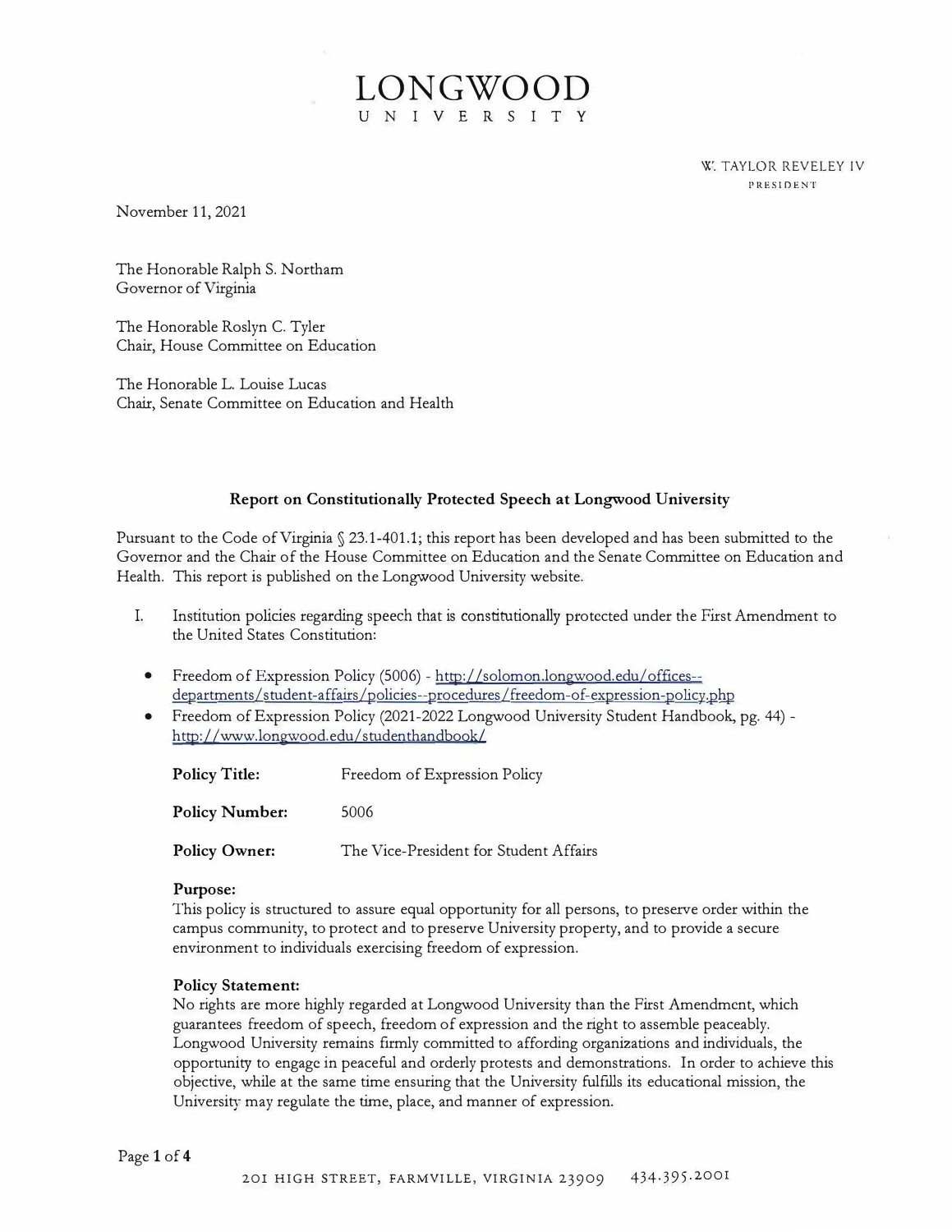## **Policy:**

A. In order that the persons exercising freedom of expression not interfere with the operation of the University, violate state or federal law or the rights of others, the following shall apply without exception to any form of expression.

- 1. The University docs not pennit expression that is not protected by law. Such expression includes defamation, incitement to unlawful conduct, imminent threats of actual violence or harm, obscenity, fighting words, copyright or trademark violation, criminal or civil harassment, sexual harassment and misconduct, trespass, and false advertising.
- 2. There may be no interference, including sound amplification, with educational and administrative activities inside or outside of buildings on campus and/or University managed property.
- 3. There must be no obstruction of entrances or exits to buildings and/or activities.
- 4. There may be no attempt to prevent scheduled University ceremonies, activities or events.
- 5. Malicious or unwarranted damage to or destruction of property owned or operated by the University or by students, faculty, staff, or visitors to the University is prohibited. Persons or organizations causing such damage are financially and legally responsible.
- 6. All persons must comply with all state and federal laws and University rules, regulations and policy. Violators will be referred for appropriate legal or disciplinary action.
- 7. Public sidewalks and streets shall not be obstructed, preventing the passage of any vehicle or pedestrian. Illegal obstruction is a violation of Virginia Criminal Law(§ 18.2-404, Riot and Unlawful Assembly), obstructing the free passage of others.

B. All members of the University community, faculty, staff, and students, enjoy the right to freedom of speech and expression regardless of their viewpoint. Citizen leadership requires active participation in an intellectually challenging and culturally diverse learning community. In the presentation of ideas, the University encourages civil discourse, and respect for differing points of view. Being open to the ideas and opinions of other members of the community will lead to discussion that is characterized by courtesy and mutual respect.

- C. Regulations for individuals and groups not affiliated with the University:
- 1. **Speeches and Demonstrations:** The open area designated for speeches and demonstrations is the Lankford Mall which is a primary crossway on the campus and will consist of the patio and the surrounding area located on the south side of Lankford. Individuals and groups not affiliated with the University may use this area between 9 a.m. and 9 p.m., Monday - Friday, when school is in session, for speaking, demonstrating, and other forms of expression. A request for use of this area must be made a minimum of three (3) business days in advance of the event. All structures, signs, and litter resulting from the activity must be removed from the area by the end of the event. Groups or individuals may only use those designated areas once per month and for a maximum period of two days. Groups not affiliated with the University may request use of this space through University Events and Ceremonies by submitting a request at http://www.longwood.edu/eventservices/event-scheduling/; University Events and Ceremonies staff will submit the plan to the Longwood University Police Department. Limitations may be placed on the time, place, and manner of such an event in order to serve the interests of safety, to prevent disruption of the educational process, and to protect the rights of others.
- 2. **Distribution of Written Material:** Distribution of written materials must comply with the university's Advertising and Posting Policy. Handbills may not be placed on cars. The University maintains a position of neutrality as to the content of any written material distributed on the campus under this policy.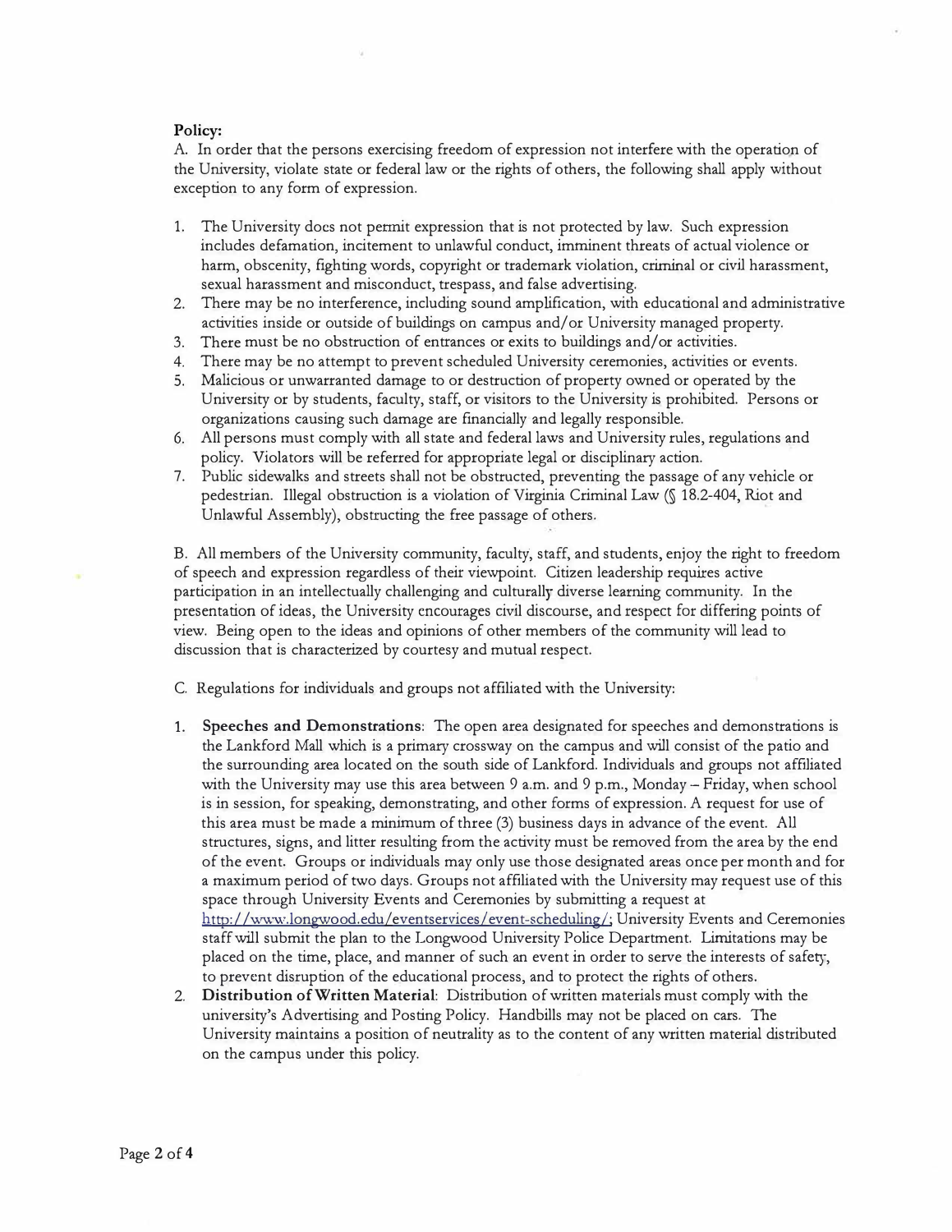- 3. **Marches:** Marches may take place on streets and sidewalks of the campus between the hours of 10 a.m. and 4 p.m., Monday- Friday, when school is in session. Requests for a march must be scheduled a minimum of three (3) business days in advance through University Events and Ceremonies by submitting by submitting a request at http://www.longwood.edu/eventservices/event-scheduling/; University Events and Ceremonies staff will submit the plan to the Longwood University Police Department. Limitations may be placed on the time, place, and manner of such an event in order to serve the interests of safety, to prevent disruption of the educational process, and to protect the rights of others.
- II. Materials regarding speech that is constitutionally protected under the First Amendment to the United States Constitution:
	- FAQs: Longwood University's Freedom of Expression Policyh ttp: //solomon.longwood.edu/ offices--departments /student-affairs /policies--procedures /freedomof-expression-policy.php

# **FAQs: Longwood University's Freedom of Expression Policy**

What is the policy that addresses free speech at Longwood?

o Longwood has a Freedom of Expression Policy that can be found under Policies & Procedures on the Longwood webpage, as well as in the Student Handbook. http://solomon.longwood.edu/offices--departments/student-affairs/policies-procedures/freedom-of-expression-policy. php

Why does Longwood have a policy?

o The policy serves to assure equal opportunity for the campus community, to preserve order at the University, to protect and to preserve University property, and to provide a secure environment to individuals exercising freedom of expression.

Does this policy limit free speech of Longwood faculty, staff, and students?

o No right is more highly regarded at Longwood than the First Amendment, which guarantees freedom of speech, freedom of expression and the right to assemble peaceably. All members of the University community, including faculty, staff and students, enjoy the right to freedom of speech and expression, regardless of their viewpoint. However, the University must fulfill its educational mission and therefore reserves the right to regulate the time, place, and manner of expression in order to maintain the safe operation of the University, prevent violations of state or federal law, or protect the rights of others.

Are there other policies that are helpful to know when talking about free speech on campus?

o The Freedom of Expression Policy specifically references the Advertising and Posting Policy, which can also be found under Policies & Procedures on the Longwood webpage and in the Student Handbook. http://solomon.longwood.edu/offices--departments/studentaffairs /policies--procedures / advertising-and-posting. php

Does this policy apply to individuals and groups not affiliated with the University?

o Regulations for individuals and groups not affiliated with the University can also be found in the Freedom of Expression policy.